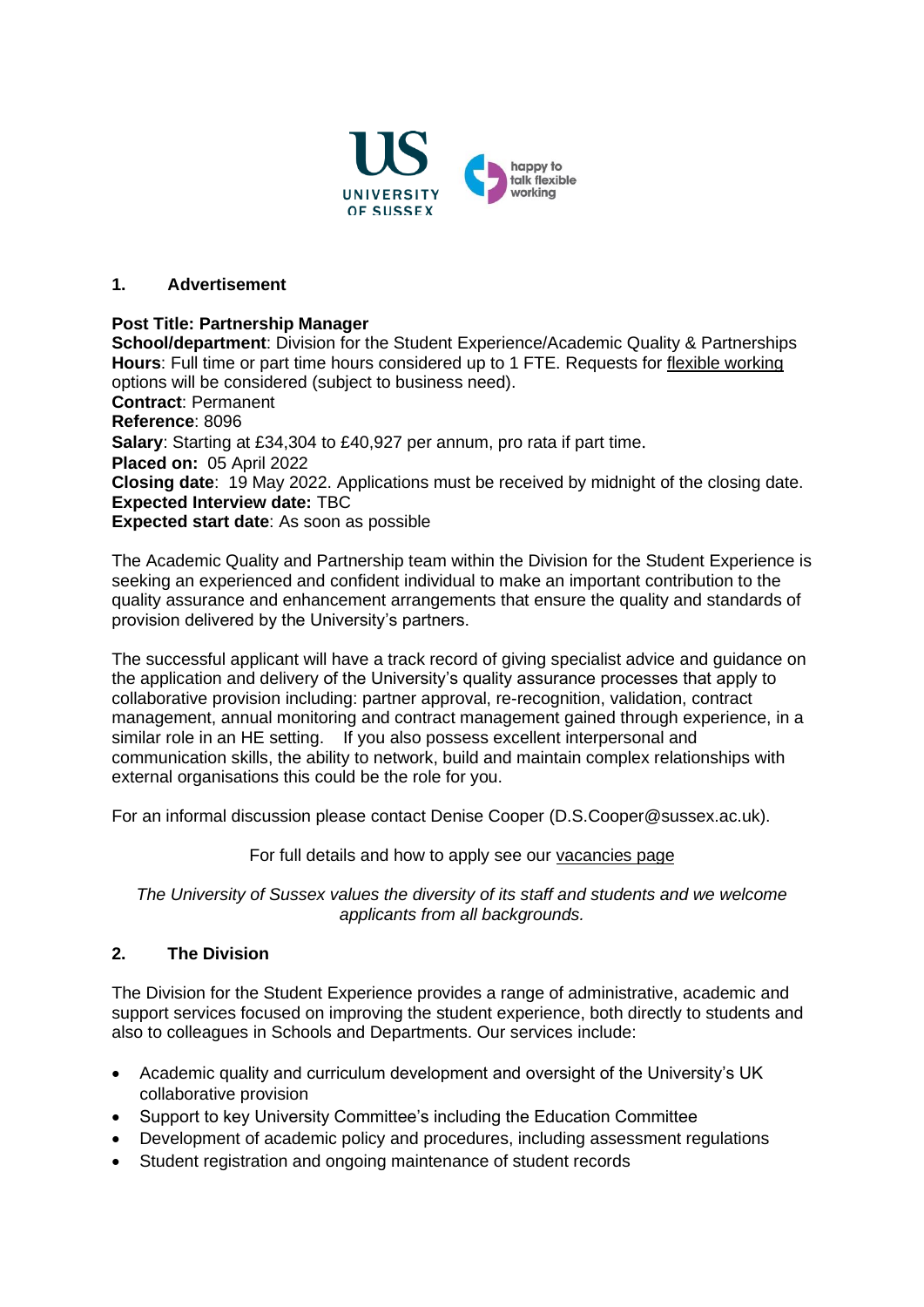- The management of student progress and assessment including the organisation of all formal examinations for UG, PGT and PGR students
- The management of student complaints and appeals and compliance with UKVI regulations related to students.
- Student engagement and enhancement including initiatives which form a key platform of our Access and Participation Plan
- Educational enhancement including technology enhanced learning and online distance learning
- Statutory data returns including HESA
- Student advice and guidance including disability, money and international students
- The provision of wellbeing and therapeutic support to students including those in our residences
- Careers, employability and entrepreneurship
- Timetabling of teaching and management of room bookings
- The University Chaplaincy
- The Sussex Regional ACCESS Centre

### **3. Job Description**

| <b>Job Title:</b>       | <b>Partnership Manager</b>                                                                                                                                |
|-------------------------|-----------------------------------------------------------------------------------------------------------------------------------------------------------|
| Grade:                  | 7                                                                                                                                                         |
| <b>School/Division:</b> | Student Experience/Academic Quality & Partnerships                                                                                                        |
| Location:               | Sussex House                                                                                                                                              |
| <b>Responsible to:</b>  | Head of Academic Quality and Partnerships                                                                                                                 |
| Direct reports:         | <b>Partnership Officer</b>                                                                                                                                |
| Key contacts:           | Academic and professional services staff in schools<br>Staff in other PS Divisions<br>Academic and professional services staff in partner<br>institutions |

### **Role description:**

The Partnership Manager will be responsible for developing and maintaining strong working relationships with partner institution staff, as well as academic and professional services staff at the University. This is in order to provide high quality professional guidance and leadership in quality related matters as well as acting as a source of authoritative institutional knowledge on all aspects of partner contracts to ensure that each partnership is managed in line with contractual obligations.

# **PRINCIPAL ACCOUNTABILITIES**

**1. To provide high level advice, guidance and direction on quality assurance and enhancement policy and procedures including updates on changes to process in designated areas of responsibility.**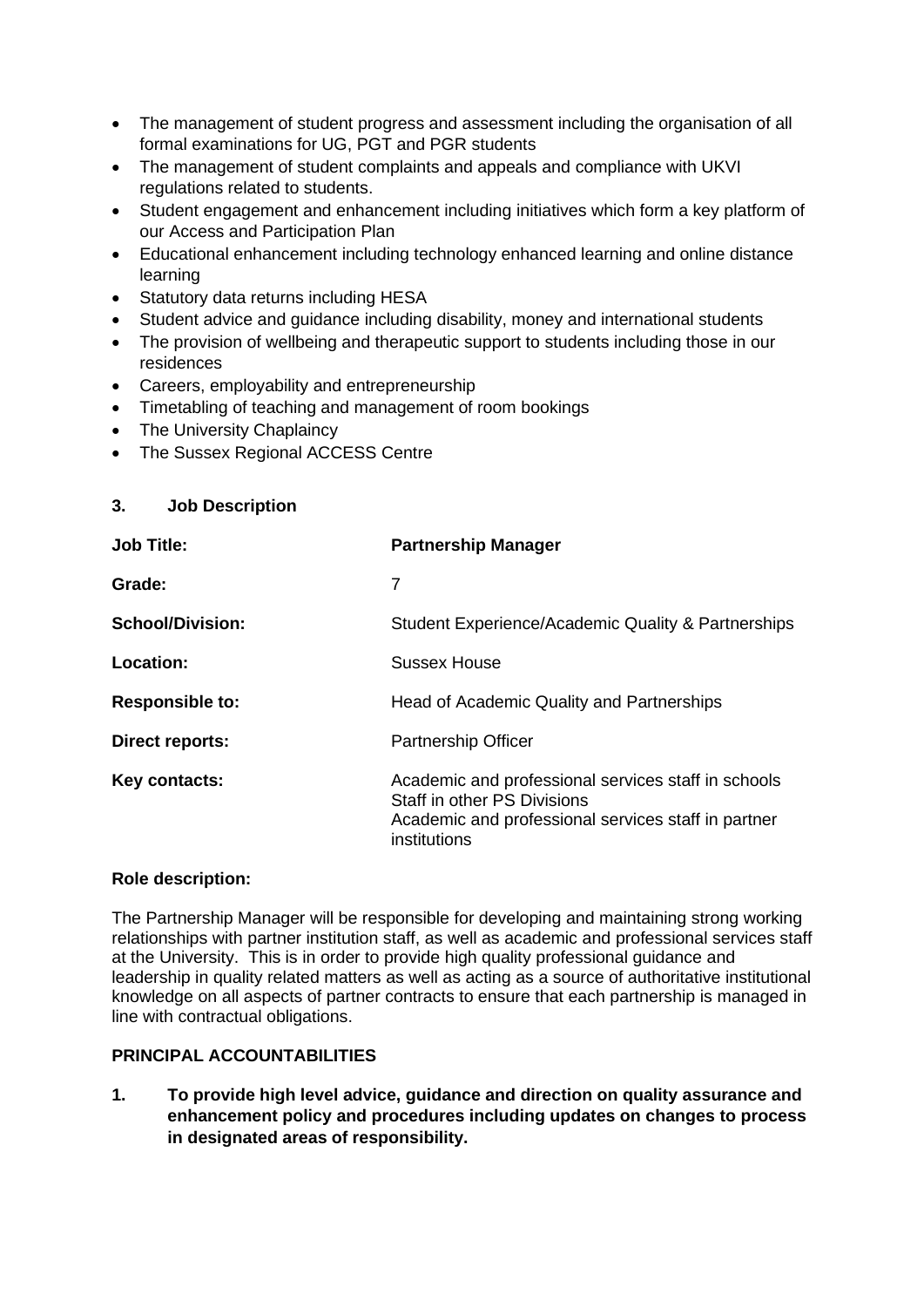- **2. To manage and implement academic policy, procedures and systems for assuring the quality and supporting the enhancement of the University's awards within partner organisations and Schools. In particular to work in partnership with designated partners and relevant University of Sussex Schools to support the conduct of annual monitoring, course development and approval, institutional recognition, and Progression and Award Boards.**
- **3. To fulfil the role of contract manager for a portfolio of partner institutions, building and maintaining excellent working relationships with partner staff, senior managers, academic colleagues and heads of professional services to ensure that the partnership is managed in line with contractual obligations.**
- **4. To work with the Head of Academic Quality and Partnership to evaluate and further develop arrangements for the quality assurance and enhancement of academic provision delivered in partnership, (UK based and TNE), including the quality assurance arrangements for study abroad and industrial/professional placements.**
- **5. To direct the day to work of a team of Partnership Officers.**
- **6. To act as Secretary to committees, Task and Finish Groups and/or subcommittees in competent areas, advising members on strategy, policy and procedure, undertaking research, and writing reports as required.**
- **7. To attend Progression and Award Boards for designated partner institutions and to provide expert advice and guidance on the application of appropriate academic regulations.**
- **8. To undertake the role of investigating officer in matters of student and staff conduct and/or complaints.**
- **9. To be engaged with ongoing personal and professional development including active engagement with appropriate sector groups to ensure that the University adopts best practice and is well informed of relevant sector-wide practice and developments.**
- **10. To undertake other projects and duties as required from time-to-time.**

# **KEY RESPONSIBILITIES**

- **1. To provide high level advice, guidance and direction on quality assurance and enhancement policy and procedures including updates on changes to process in designated areas of responsibility.**
- 1.1 Working with the Head of Academic Quality and Partnerships to develop, implement and evaluate the University's quality assurance and enhancement framework, advising on national developments (including those relating to the OfS conditions of registration), innovations and opportunities for improvement in teaching, learning, assessment and curricula delivery relevant to the designated area of policy responsibility.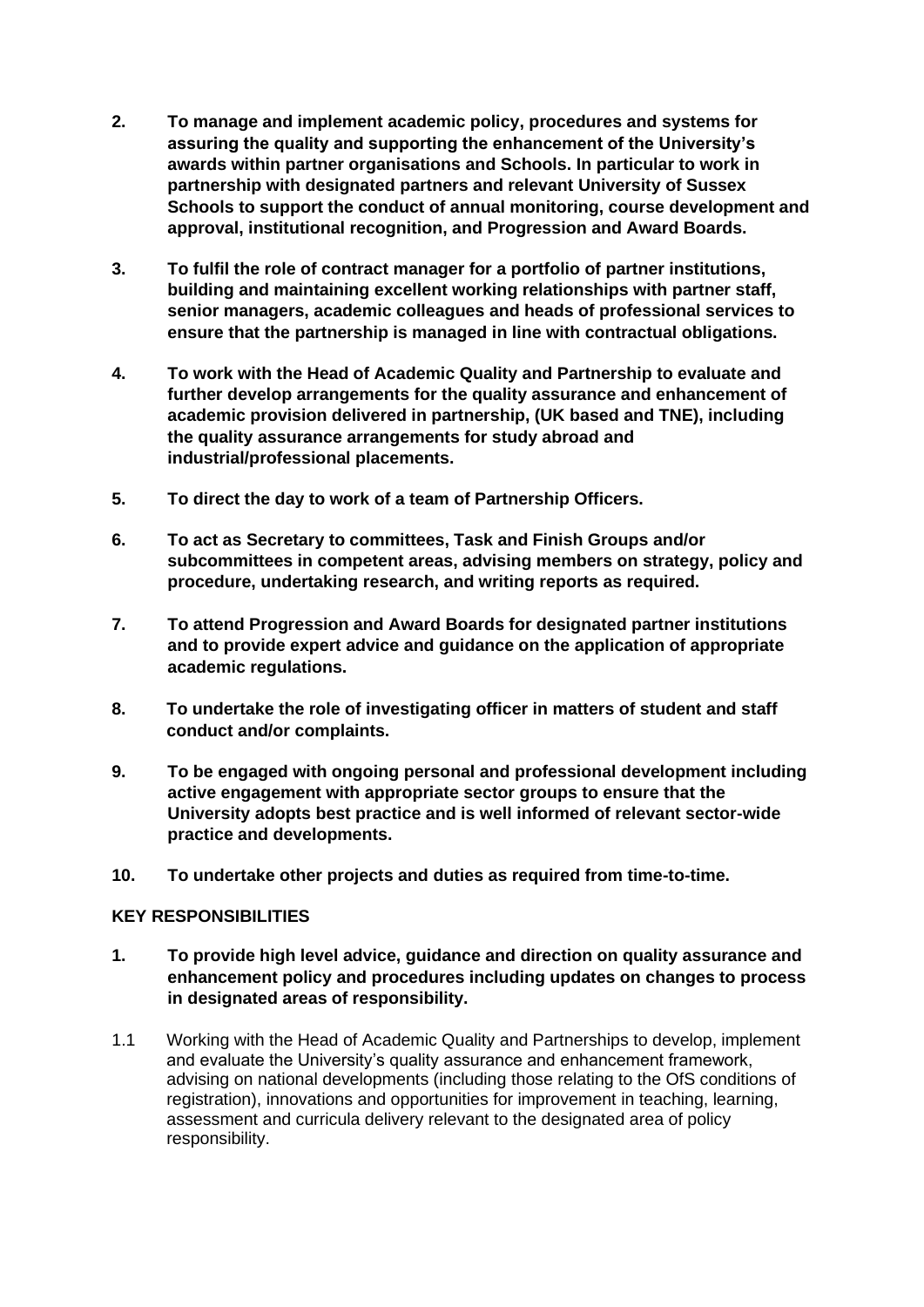- 1.2 To project manage specific initiatives as required.
- 1.3 To work in partnership with AQP and other Professional Services colleagues to develop, implement and review systems to deliver an efficient, cost- effective and service-orientated infrastructure to support the administrative aspects of teaching, learning, assessment and curricula delivery.
- 1.4 To draft institutional responses to national consultations within discrete areas of responsibility, or as required, ensuring appropriate internal consultation where necessary.
- 1.5 To represent the University externally as required and to ensure membership of relevant professional and/or quality bodies nationally.
- 1.6 To support the development and delivery of staff development and training relating to the University's quality assurance and enhancement objectives, including working in partnership with the Head of Academic Practice, Development & Enhancement (TEL) and other Professional Services and Academic colleagues as directed.
- **2. To manage and implement academic policy, procedures and systems for assuring the quality and supporting the enhancement of the University's awards within partner organisations and Schools. In particular to work in partnership with designated partners and Schools to support the conduct of annual monitoring, course development and approval, institutional recognition, and Progression and Award Boards.**
- 2.1 To support designated partners in their preparations for annual monitoring, course development and approval, institutional recognition, and the Progression and Award Boards and to make a significant and sustained contribution to the development of a strong service-oriented culture with a reputation for effectiveness and excellence in support of these areas.
- 2.2 Working in partnership with senior HE staff at partner institutions, and University of Sussex Schools, ensure the effective management of examination and assessment procedures, including examination and assessment arrangements, within designated partners.
- 2.3 To ensure effective administrative and communication arrangements are in place to meet Partner Institution specific requirements with respect to the post holder's authority and areas of responsibility.
- **3. To fulfil the role of contract manager for a portfolio of partner institutions, building and maintaining excellent working relationships with partner staff, senior managers, academic colleagues and heads of professional services to ensure that the partnership is managed in line with contractual obligations.**
- 3.1. To act as a source of authoritative institutional knowledge on all aspects of the University's contracts with partner institutions within the designated portfolio.
- 3.2. To ensure that contractual obligations are monitored and delivered.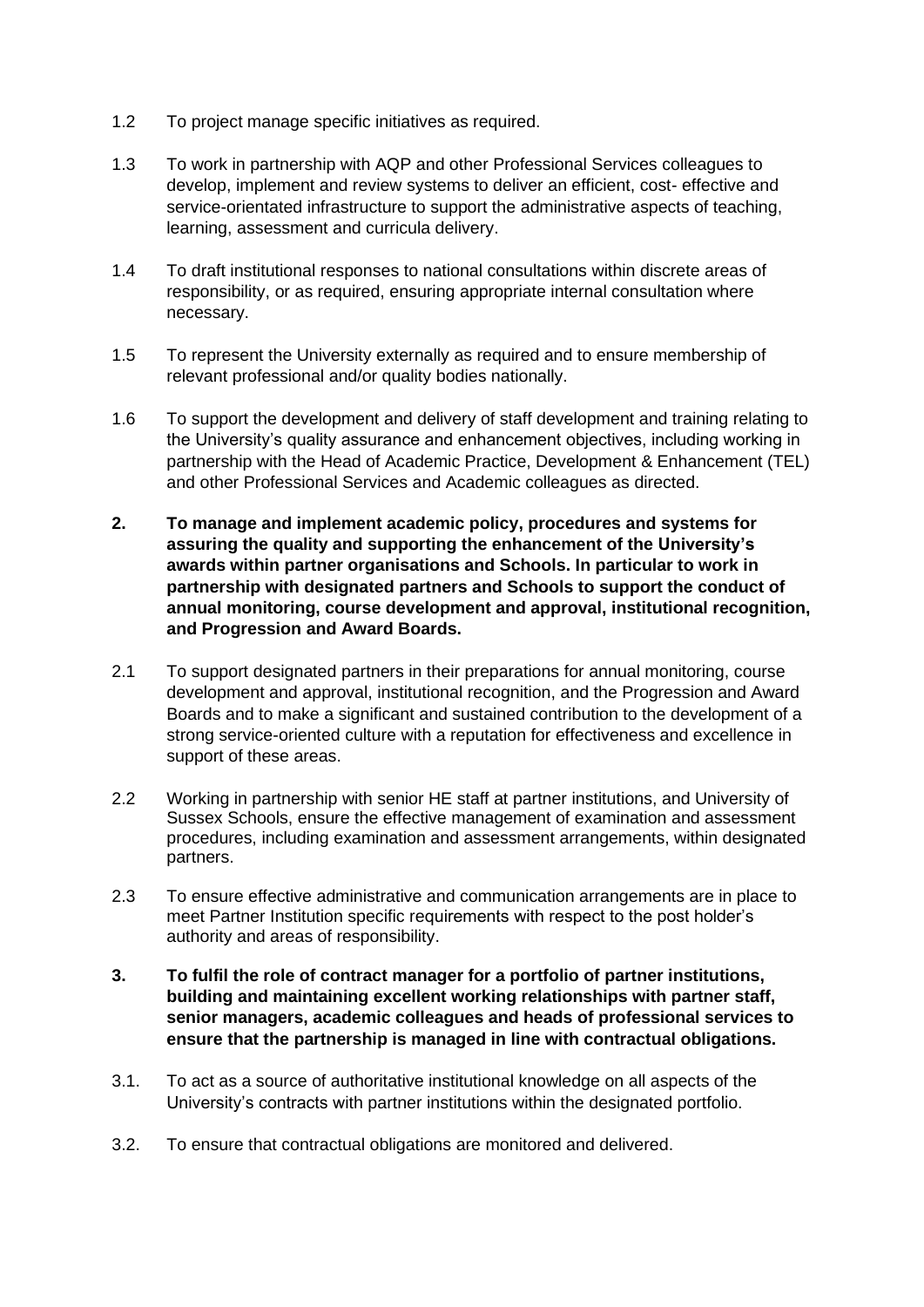- 3.3. To be a single point of contact for the equivalent contract manager at each partner institution in all dealings with the University.
- 3.4. To act as Secretary to the strategic Contract Management Steering Groups, where they form part of the governance structure.
- **4. To work with the Head of Academic Quality and Partnership to evaluate and further develop arrangements for the quality assurance and enhancement of academic provision delivered in partnership, (UK based and TNE) , including the quality assurance arrangements for study abroad and industrial/professional placements.**
- 4.1. To ensure the University's quality assurance policy, procedures and associated arrangements for academic provision offered in partnership, at home and overseas are appropriately applied.
- 4.2 Where necessary, to support the management and development of partnerships at School level and to support the development or expansion of new/existing partnerships.
- 4.3 To work in close partnership with Student Recruitment Services to ensure that quality assurance arrangements and the academic framework continue to support and sustain the internationalisation within Schools, in particular with respect to developing courses and curricula to offer opportunities for placement/study abroad, and to advise senior colleagues as required.
- **5. Provide effective line management of the team of Partnership Officers ensuring that operational objectives and deadlines are met in line with the annual calendar of business.**
- 5.1 Manage the allocations of reporting staff, including ensuring that core business and strategic projects are managed effectively.
- 5.2 Line manage the team of Partnership Officers, providing direction and support to ensure that both team and individual responsibilities are discharged effectively and that the highest service levels are maintained. Including management and commitment to:
	- Staff recruitment and retention
	- Delivery of the University's appraisal scheme
	- Performance management
- **6. To act as Secretary to committees, Task and Finish Groups and/or subcommittees in competent areas, advising members on strategy, policy and procedure, undertaking research, and writing reports as required.**
- 6.1 To act as Secretary to committees, Task and Finish Groups and/or subcommittees as directed, advising members on strategy, policy and procedure, undertaking research, and writing reports as required.
- 6.2 To act as an effective communications conduit between Partner Institutions, Schools, Divisions and other Professional Services staff in matters relating to the quality assurance and enhancement of teaching and learning and the implementation of an effective, supportive, administrative infrastructure.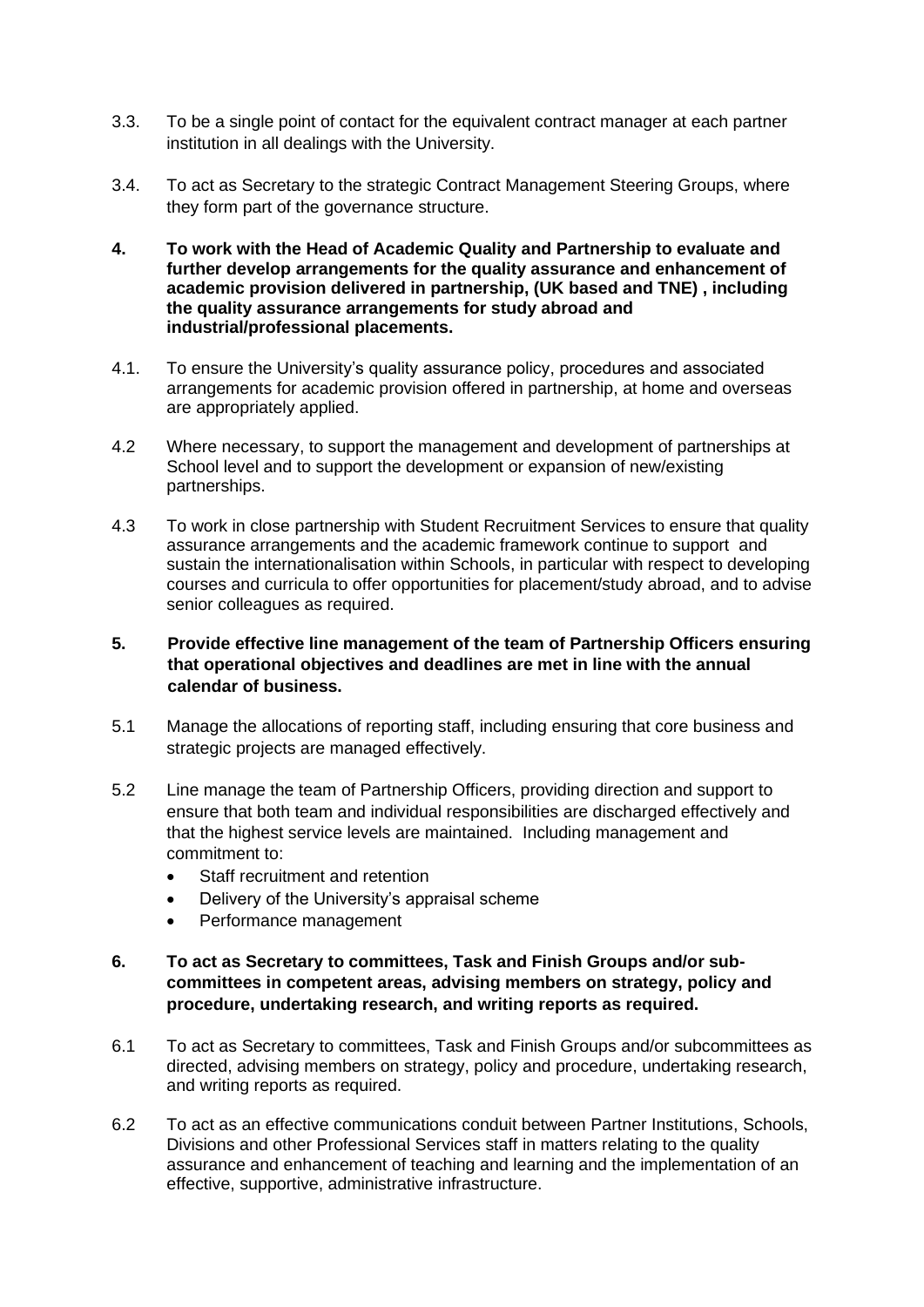- 6.3 To make a significant and sustained contribution to the development of a strong service-oriented culture in support of Partner Institution quality assurance and enhancement activity with a reputation for effectiveness and excellence.
- **7. To attend Progression and Award Boards for designated partner institutions and to provide expert advice and guidance on the application of appropriate academic regulations.**
- 7.1 Provide expert advice and guidance to the application of relevant academic regulations to Progression and Award Boards.

## **8. To undertake the role of investigating officer in matters of student and staff conduct and/or complaints.**

- 8.1 To act as case worker and to provide expert advice and guidance on the handling of student grievances, complaints and appeals relating to academic provision, ensuring these are effectively managed at Partner level; and to advise partner institution staff on procedural compliance.
- **9. To be engaged with ongoing personal and professional development including active engagement with appropriate sector groups to ensure that the University adopts best practice and is well informed of relevant sector-wide practice and developments.**

## **10. To undertake other projects and duties as required from time-to-time commensurate with the grade of this role.**

This Job Description sets out current duties of the post. Duties may vary from time to time without changing the general character of the post or the level of responsibility entailed.

# **4. PERSON SPECIFICATION**

### **ESSENTIAL CRITERIA**

- Educated to degree level or equivalent or have relevant prior experience
- Proven people management skills.
- Diplomacy and persuasiveness and the ability to influence staff at all levels.
- Excellent oral and written communication skills, the ability to write policy and strategy, good presentation skills and confident public speaker.
- Ability to respond positively and creatively under pressure.
- Demonstrable personal and professional development relevant to the role.
- Proven track record of managing complex processes and delivery on time.
- Provenrecord of line management capabilities.